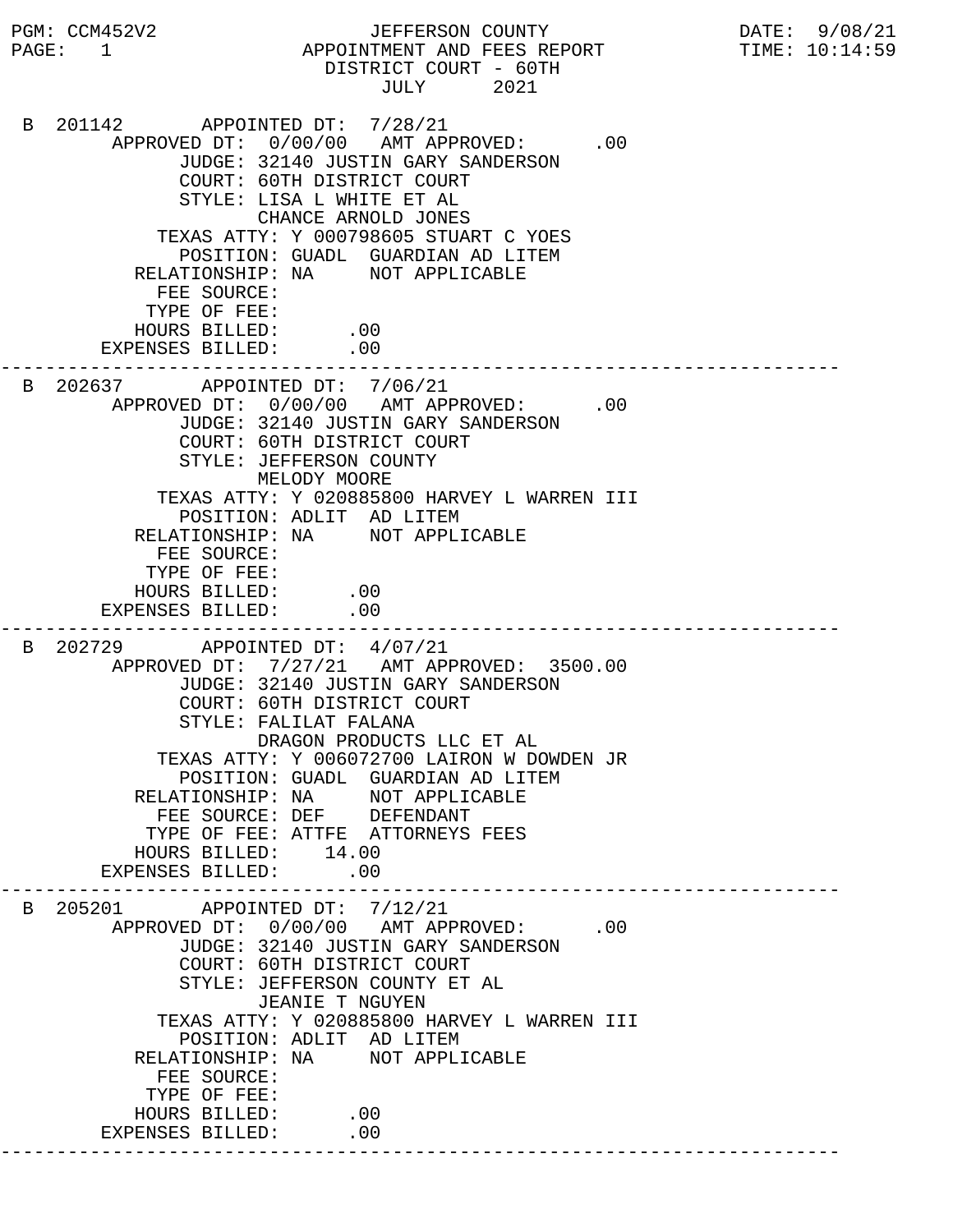PGM: CCM452V2 JEFFERSON COUNTY DATE: 9/08/21 PAGE: 2 APPOINTMENT AND FEES REPORT TIME:  $10:14:59$  DISTRICT COURT - 60TH JULY 2021 B 205375 APPOINTED DT: 7/12/21 APPROVED DT:  $0/00/00$  AMT APPROVED: .00 JUDGE: 32140 JUSTIN GARY SANDERSON COURT: 60TH DISTRICT COURT STYLE: JEFFERSON COUNTY ET AL BRITTANY A FLAKES TEXAS ATTY: Y 020885800 HARVEY L WARREN III POSITION: ADLIT AD LITEM RELATIONSHIP: NA NOT APPLICABLE FEE SOURCE: TYPE OF FEE: HOURS BILLED: .00 EXPENSES BILLED: .00 --------------------------------------------------------------------------- B 206711 APPOINTED DT: 7/06/21 APPROVED DT:  $0/00/00$  AMT APPROVED: .00 JUDGE: 32140 JUSTIN GARY SANDERSON COURT: 60TH DISTRICT COURT STYLE: JEFFERSON COUNTY ET AL VERA WILLIAMS ET AL TEXAS ATTY: Y 020885800 HARVEY L WARREN III POSITION: ADLIT AD LITEM RELATIONSHIP: NA NOT APPLICABLE FEE SOURCE: TYPE OF FEE: HOURS BILLED: .00 EXPENSES BILLED: .00 --------------------------------------------------------------------------- B 206716 APPOINTED DT: 7/06/21 APPROVED DT:  $0/00/00$  AMT APPROVED: .00 JUDGE: 32140 JUSTIN GARY SANDERSON COURT: 60TH DISTRICT COURT STYLE: JEFFERSON COUNTY ET AL NANCY HERNANDEZ ET AL TEXAS ATTY: Y 020885800 HARVEY L WARREN III POSITION: ADLIT AD LITEM RELATIONSHIP: NA NOT APPLICABLE FEE SOURCE: TYPE OF FEE: HOURS BILLED: .00<br>ENSES BILLED: .00 EXPENSES BILLED: --------------------------------------------------------------------------- B 206788 APPOINTED DT: 7/16/21 APPROVED DT:  $0/00/00$  AMT APPROVED: .00 JUDGE: 32140 JUSTIN GARY SANDERSON COURT: 60TH DISTRICT COURT STYLE: JEFFERSON COUNTY ET AL MARY YOUNG ET AL TEXAS ATTY: Y 020885800 HARVEY L WARREN III POSITION: ADLIT AD LITEM RELATIONSHIP: NA NOT APPLICABLE FEE SOURCE: TYPE OF FEE: HOURS BILLED: .00 EXPENSES BILLED: .00 ---------------------------------------------------------------------------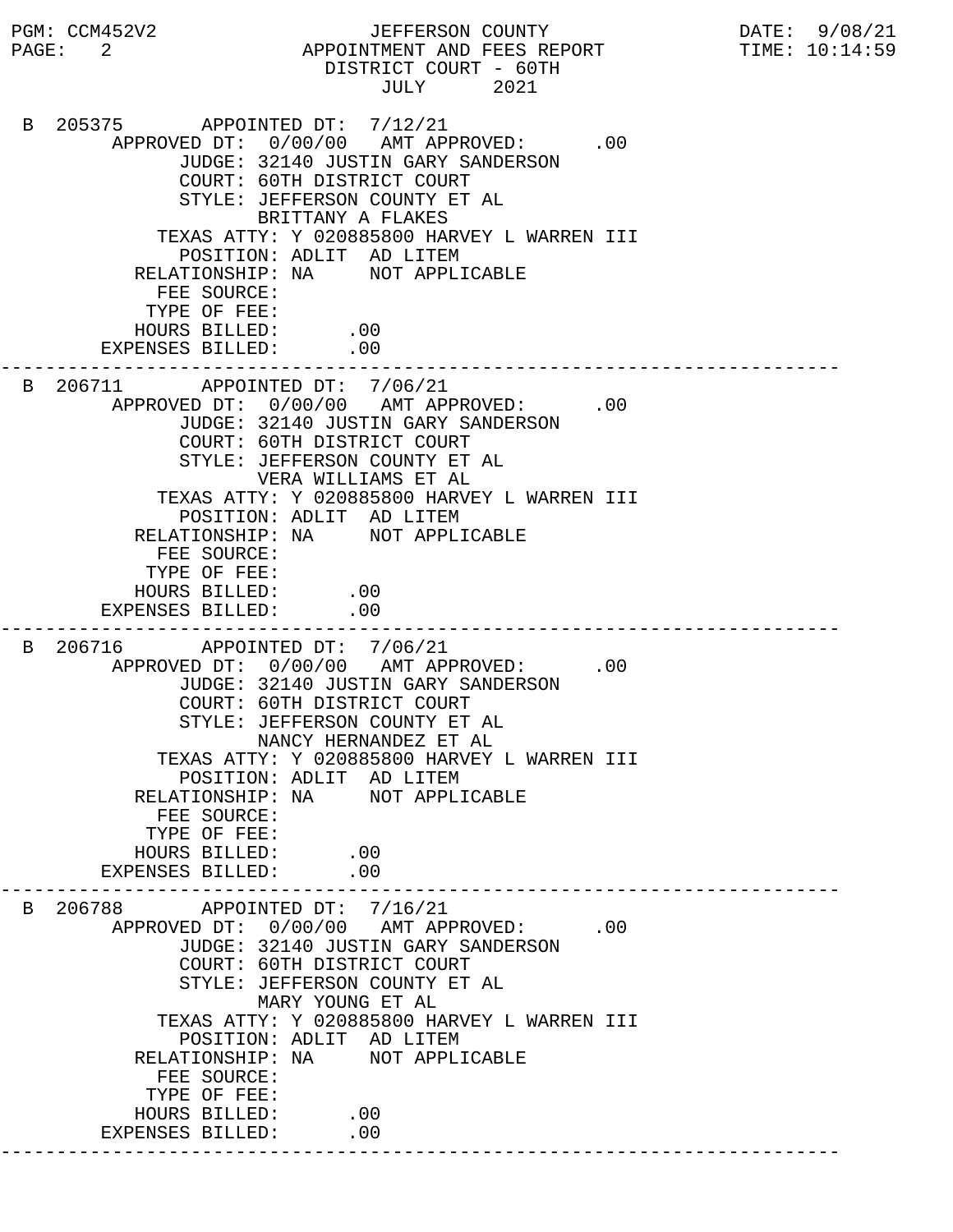PGM: CCM452V2 JEFFERSON COUNTY DATE: 9/08/21 PAGE: 3 APPOINTMENT AND FEES REPORT TIME: 10:14:59 DISTRICT COURT - 60TH JULY 2021 B 206856 APPOINTED DT: 7/06/21 APPROVED DT:  $0/00/00$  AMT APPROVED: .00 JUDGE: 32140 JUSTIN GARY SANDERSON COURT: 60TH DISTRICT COURT STYLE: JEFFERSON COUNTY ET AL JEWEL PRADOS ET AL TEXAS ATTY: Y 020885800 HARVEY L WARREN III POSITION: ADLIT AD LITEM RELATIONSHIP: NA NOT APPLICABLE FEE SOURCE: TYPE OF FEE: HOURS BILLED: .00 EXPENSES BILLED: .00 --------------------------------------------------------------------------- B 207152 APPOINTED DT: 7/06/21 APPROVED DT:  $0/00/00$  AMT APPROVED: .00 JUDGE: 32140 JUSTIN GARY SANDERSON COURT: 60TH DISTRICT COURT STYLE: JEFFERSON COUNTY ET AL JESSIE GIBSON TEXAS ATTY: Y 020885800 HARVEY L WARREN III POSITION: ADLIT AD LITEM RELATIONSHIP: NA NOT APPLICABLE FEE SOURCE: TYPE OF FEE: HOURS BILLED: .00 EXPENSES BILLED: .00 --------------------------------------------------------------------------- B 207162 APPOINTED DT: 7/12/21 APPROVED DT:  $0/00/00$  AMT APPROVED: .00 JUDGE: 32140 JUSTIN GARY SANDERSON COURT: 60TH DISTRICT COURT STYLE: JEFFERSON COUNTY ET AL PEARLIE MAE SYEVESTER ET AL TEXAS ATTY: Y 020885800 HARVEY L WARREN III POSITION: ADLIT AD LITEM RELATIONSHIP: NA NOT APPLICABLE FEE SOURCE: TYPE OF FEE: HOURS BILLED: .00<br>ENSES BILLED: .00 EXPENSES BILLED: --------------------------------------------------------------------------- B 207168 APPOINTED DT: 7/06/21 APPROVED DT:  $0/00/00$  AMT APPROVED: .00 JUDGE: 32140 JUSTIN GARY SANDERSON COURT: 60TH DISTRICT COURT STYLE: JEFFERSON COUNTY ET AL ANTHONY NARD ET AL TEXAS ATTY: Y 020885800 HARVEY L WARREN III POSITION: ADLIT AD LITEM RELATIONSHIP: NA NOT APPLICABLE FEE SOURCE: TYPE OF FEE: HOURS BILLED: .00 EXPENSES BILLED: .00 ---------------------------------------------------------------------------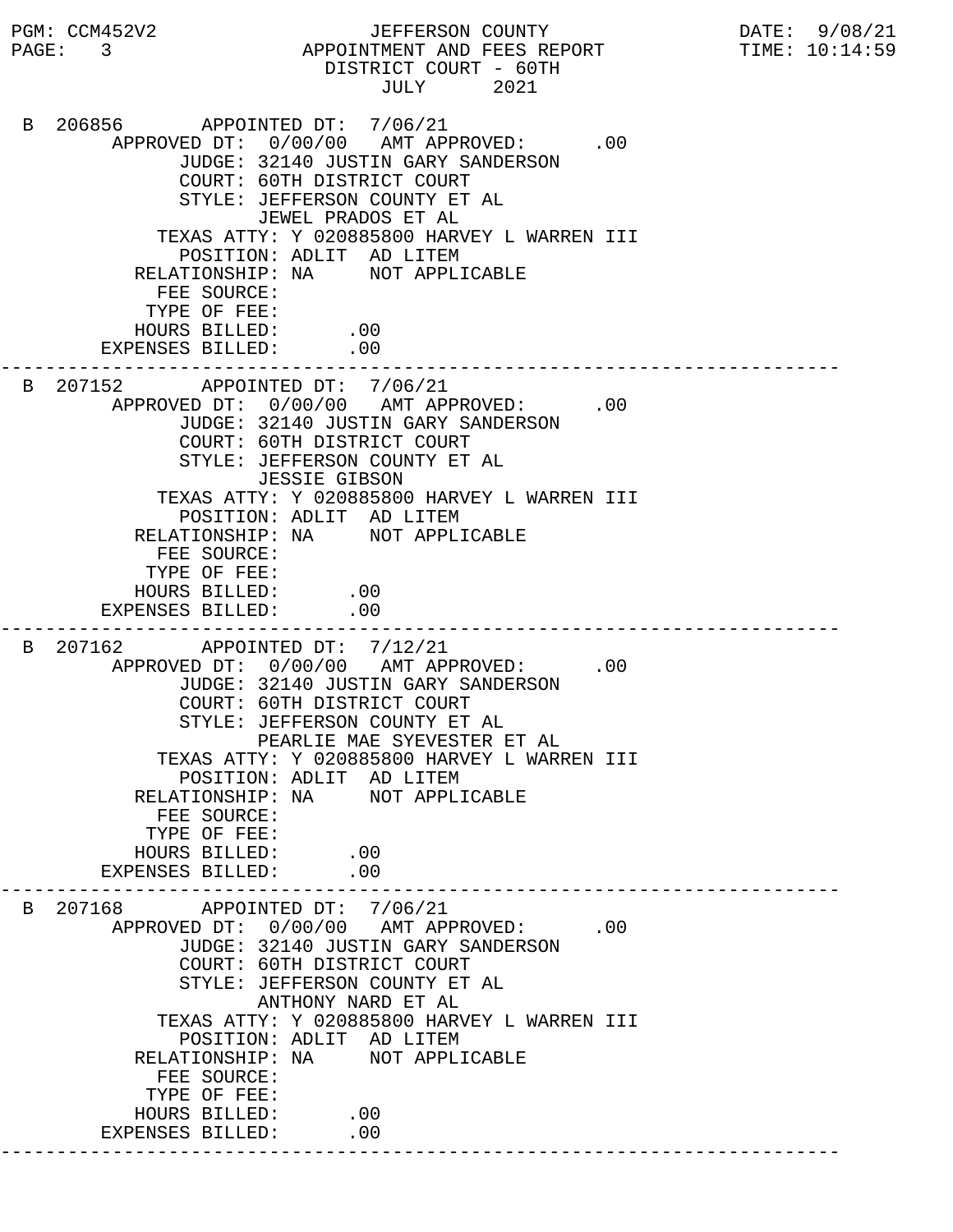PGM: CCM452V2 JEFFERSON COUNTY DATE: 9/08/21 PAGE: 4 APPOINTMENT AND FEES REPORT TIME: 10:14:59 DISTRICT COURT - 60TH JULY 2021 B 207415 APPOINTED DT: 7/06/21 APPROVED DT:  $0/00/00$  AMT APPROVED: .00 JUDGE: 32140 JUSTIN GARY SANDERSON COURT: 60TH DISTRICT COURT STYLE: JEFFERSON COUNTY ET AL MARY LANDRY TEXAS ATTY: Y 020885800 HARVEY L WARREN III POSITION: ADLIT AD LITEM RELATIONSHIP: NA NOT APPLICABLE FEE SOURCE: TYPE OF FEE: HOURS BILLED: .00 EXPENSES BILLED: .00 --------------------------------------------------------------------------- B 207429 APPOINTED DT: 7/23/21 APPROVED DT:  $0/00/00$  AMT APPROVED: .00 JUDGE: 32140 JUSTIN GARY SANDERSON COURT: 60TH DISTRICT COURT STYLE: JEFFERSON COUNTY ET AL TYRA JACKSON ET AL TEXAS ATTY: Y 020885800 HARVEY L WARREN III POSITION: ADLIT AD LITEM RELATIONSHIP: NA NOT APPLICABLE FEE SOURCE: TYPE OF FEE: HOURS BILLED: .00 EXPENSES BILLED: .00 --------------------------------------------------------------------------- B 207438 APPOINTED DT: 7/23/21 APPROVED DT:  $0/00/00$  AMT APPROVED: .00 JUDGE: 32140 JUSTIN GARY SANDERSON COURT: 60TH DISTRICT COURT STYLE: JEFFERSON COUNTY ET AL DARIUS JUNEAU ET AL TEXAS ATTY: Y 020885800 HARVEY L WARREN III POSITION: ADLIT AD LITEM RELATIONSHIP: NA NOT APPLICABLE FEE SOURCE: TYPE OF FEE: HOURS BILLED: .00<br>ENSES BILLED: .00 EXPENSES BILLED: --------------------------------------------------------------------------- B 207445 APPOINTED DT: 7/06/21 APPROVED DT:  $0/00/00$  AMT APPROVED: .00 JUDGE: 32140 JUSTIN GARY SANDERSON COURT: 60TH DISTRICT COURT STYLE: JEFFERSON COUNTY ET AL LAWRENCE BALKA TEXAS ATTY: Y 020885800 HARVEY L WARREN III POSITION: ADLIT AD LITEM RELATIONSHIP: NA NOT APPLICABLE FEE SOURCE: TYPE OF FEE: HOURS BILLED: .00 EXPENSES BILLED: .00 ---------------------------------------------------------------------------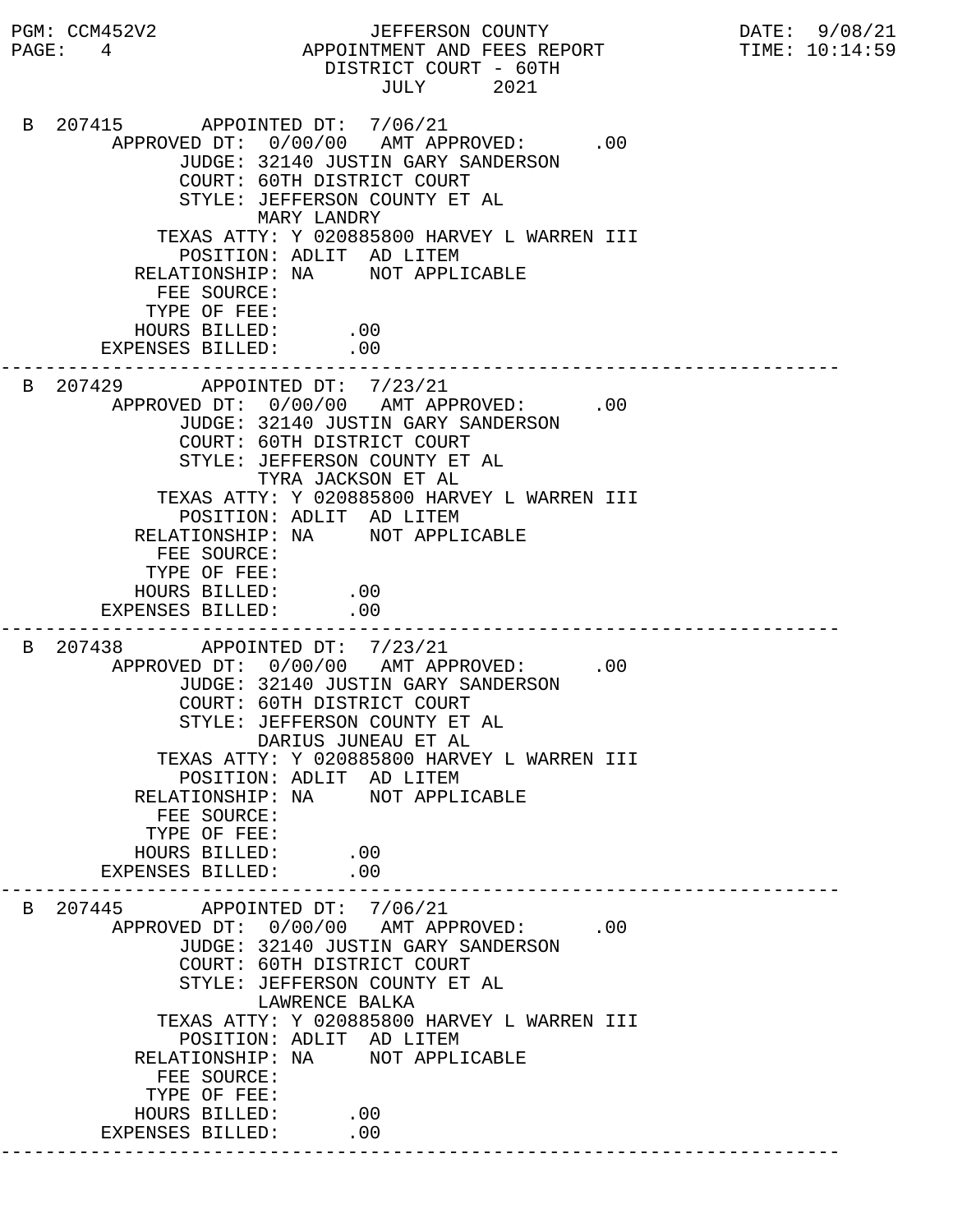PGM: CCM452V2 JEFFERSON COUNTY DATE: 9/08/21 PAGE: 5 APPOINTMENT AND FEES REPORT TIME: 10:14:59 DISTRICT COURT - 60TH JULY 2021 B 207447 APPOINTED DT: 7/23/21 APPROVED DT:  $0/00/00$  AMT APPROVED: .00 JUDGE: 32140 JUSTIN GARY SANDERSON COURT: 60TH DISTRICT COURT STYLE: JEFFERSON COUNTY ET AL TAMMY L THIERRY ET AL TEXAS ATTY: Y 020885800 HARVEY L WARREN III POSITION: ADLIT AD LITEM RELATIONSHIP: NA NOT APPLICABLE FEE SOURCE: TYPE OF FEE: HOURS BILLED: .00 EXPENSES BILLED: .00 --------------------------------------------------------------------------- B 207617 APPOINTED DT: 7/06/21 APPROVED DT:  $0/00/00$  AMT APPROVED: .00 JUDGE: 32140 JUSTIN GARY SANDERSON COURT: 60TH DISTRICT COURT STYLE: JEFFERSON COUNTY ET AL WILL LOVE ET AL TEXAS ATTY: Y 020885800 HARVEY L WARREN III POSITION: ADLIT AD LITEM RELATIONSHIP: NA NOT APPLICABLE FEE SOURCE: TYPE OF FEE: HOURS BILLED: .00 EXPENSES BILLED: .00 --------------------------------------------------------------------------- B 207621 APPOINTED DT: 7/06/21 APPROVED DT:  $0/00/00$  AMT APPROVED: .00 JUDGE: 32140 JUSTIN GARY SANDERSON COURT: 60TH DISTRICT COURT STYLE: JEFFERSON COUNTY ET AL HELEN S HARLOW ET AL TEXAS ATTY: Y 020885800 HARVEY L WARREN III POSITION: ADLIT AD LITEM RELATIONSHIP: NA NOT APPLICABLE FEE SOURCE: TYPE OF FEE: HOURS BILLED: .00<br>ENSES BILLED: .00 EXPENSES BILLED: --------------------------------------------------------------------------- B 207636 APPOINTED DT: 7/06/21 APPROVED DT:  $0/00/00$  AMT APPROVED: .00 JUDGE: 32140 JUSTIN GARY SANDERSON COURT: 60TH DISTRICT COURT STYLE: JEFFERSON COUNTY ET AL LEKISHA PRICE BUSH ET AL TEXAS ATTY: Y 020885800 HARVEY L WARREN III POSITION: ADLIT AD LITEM RELATIONSHIP: NA NOT APPLICABLE FEE SOURCE: TYPE OF FEE: HOURS BILLED: .00 EXPENSES BILLED: .00 ---------------------------------------------------------------------------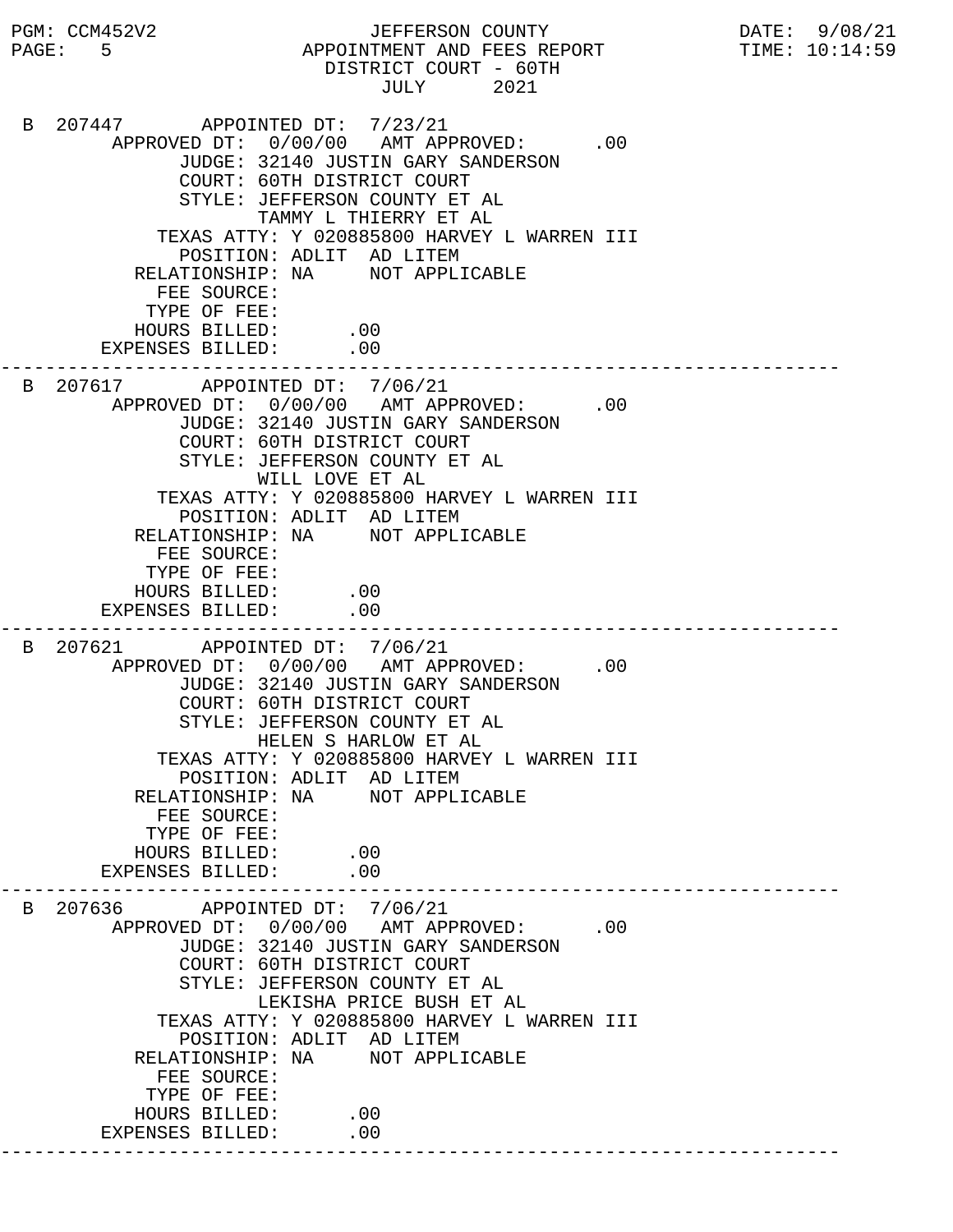PGM: CCM452V2 JEFFERSON COUNTY DATE: 9/08/21 PAGE: 6 APPOINTMENT AND FEES REPORT TIME:  $10:14:59$  DISTRICT COURT - 60TH JULY 2021 B 207663 APPOINTED DT: 7/06/21 APPROVED DT:  $0/00/00$  AMT APPROVED: .00 JUDGE: 32140 JUSTIN GARY SANDERSON COURT: 60TH DISTRICT COURT STYLE: JEFFERSON COUNTY ET AL PAUL E JONES ET AL TEXAS ATTY: Y 020885800 HARVEY L WARREN III POSITION: ADLIT AD LITEM RELATIONSHIP: NA NOT APPLICABLE FEE SOURCE: TYPE OF FEE: HOURS BILLED: .00 EXPENSES BILLED: .00 --------------------------------------------------------------------------- B 207689 APPOINTED DT: 7/06/21 APPROVED DT:  $0/00/00$  AMT APPROVED: .00 JUDGE: 32140 JUSTIN GARY SANDERSON COURT: 60TH DISTRICT COURT STYLE: JEFFERSON COUNTY ET AL PATRICIA E PATTERSON TEXAS ATTY: Y 020885800 HARVEY L WARREN III POSITION: ADLIT AD LITEM RELATIONSHIP: NA NOT APPLICABLE FEE SOURCE: TYPE OF FEE: HOURS BILLED: .00 EXPENSES BILLED: .00 --------------------------------------------------------------------------- B 207690 APPOINTED DT: 7/06/21 APPROVED DT:  $0/00/00$  AMT APPROVED: .00 JUDGE: 32140 JUSTIN GARY SANDERSON COURT: 60TH DISTRICT COURT STYLE: JEFFERSON COUNTY ET AL TALMADGE BLUIETT ET AL TEXAS ATTY: Y 020885800 HARVEY L WARREN III POSITION: ADLIT AD LITEM RELATIONSHIP: NA NOT APPLICABLE FEE SOURCE: TYPE OF FEE: HOURS BILLED: .00<br>ENSES BILLED: .00 EXPENSES BILLED: --------------------------------------------------------------------------- B 207842 APPOINTED DT: 7/23/21 APPROVED DT:  $0/00/00$  AMT APPROVED: .00 JUDGE: 32140 JUSTIN GARY SANDERSON COURT: 60TH DISTRICT COURT STYLE: JEFFERSON COUNTY ET AL EMMA MAE BAUGH ET AL TEXAS ATTY: Y 020885800 HARVEY L WARREN III POSITION: ADLIT AD LITEM RELATIONSHIP: NA NOT APPLICABLE FEE SOURCE: TYPE OF FEE: HOURS BILLED: .00 EXPENSES BILLED: .00 ---------------------------------------------------------------------------